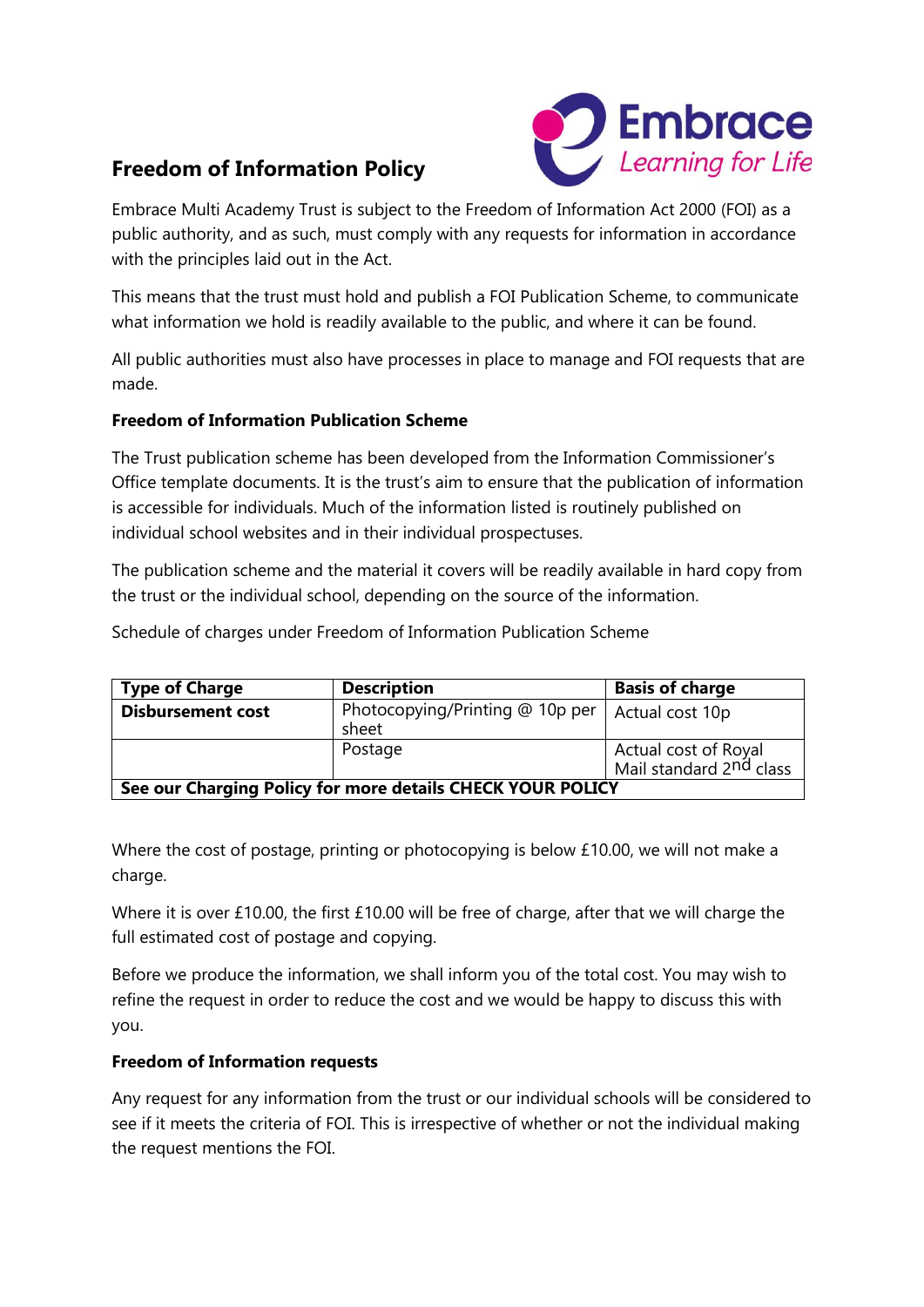FoI requests should be reported in the first instance to the individual responsible for GDPR in the individual school (a list of which can be found here: [www.embracemat.org/gdpr\)](http://www.embracemat.org/gdpr), who will liaise with the Trust Estates and Compliance Manager. It is the Trust Estates and Compliance Manager who will evaluate the request, co-ordinate with schools and advise on the response as necessary.

All requests under FOI are treated as if made by any member of the general public. Any information released will be within the public domain and may not be marked restricted or confidential.

## **Time limits for FOI requests**

The trust and/or school must respond as soon as possible, and in any event, within 20 working days of the date of receipt of the request. When calculating the 20 working day deadline, a "working day" is a school day (one in which pupils are in attendance), subject to an absolute maximum of 60 normal working days (not school days) to respond.

### **Procedure for dealing with a request**

All FOI requests should be forwarded on receipt to the specified co-ordinator in each school.

Initially it will be necessary to determine whether or not the organisation holds the information requested. This might be in hard copy or digital media.

There may be occasions where information is held, but the process of extracting the relevant information would take considerable time. In those instances the requester may be given the opportunity to refine the request based on the information given.

## **Part 1 – Identifying the types of information**

As an organisation we hold different types of information:

- Organisational information, prospectus, locations and contacts, constitutional and legal governance, schemes of delegation, trust and individual school arrangements.
- Financial information about income and expenditure, financial audit, funding agreements, procurement, tendering and contracts.
- Plans, strategies, aims and objectives, performance indicators, audits, inspections and reviews.
- Decision making processes and records of decisions, internal criteria and procedures
- Policies and procedures –protocols, policies and procedures for delivering services and compliance with our statutory and regulatory obligations.
- Lists and registers required by law and other key information.
- Details of our curriculum and wider educational offering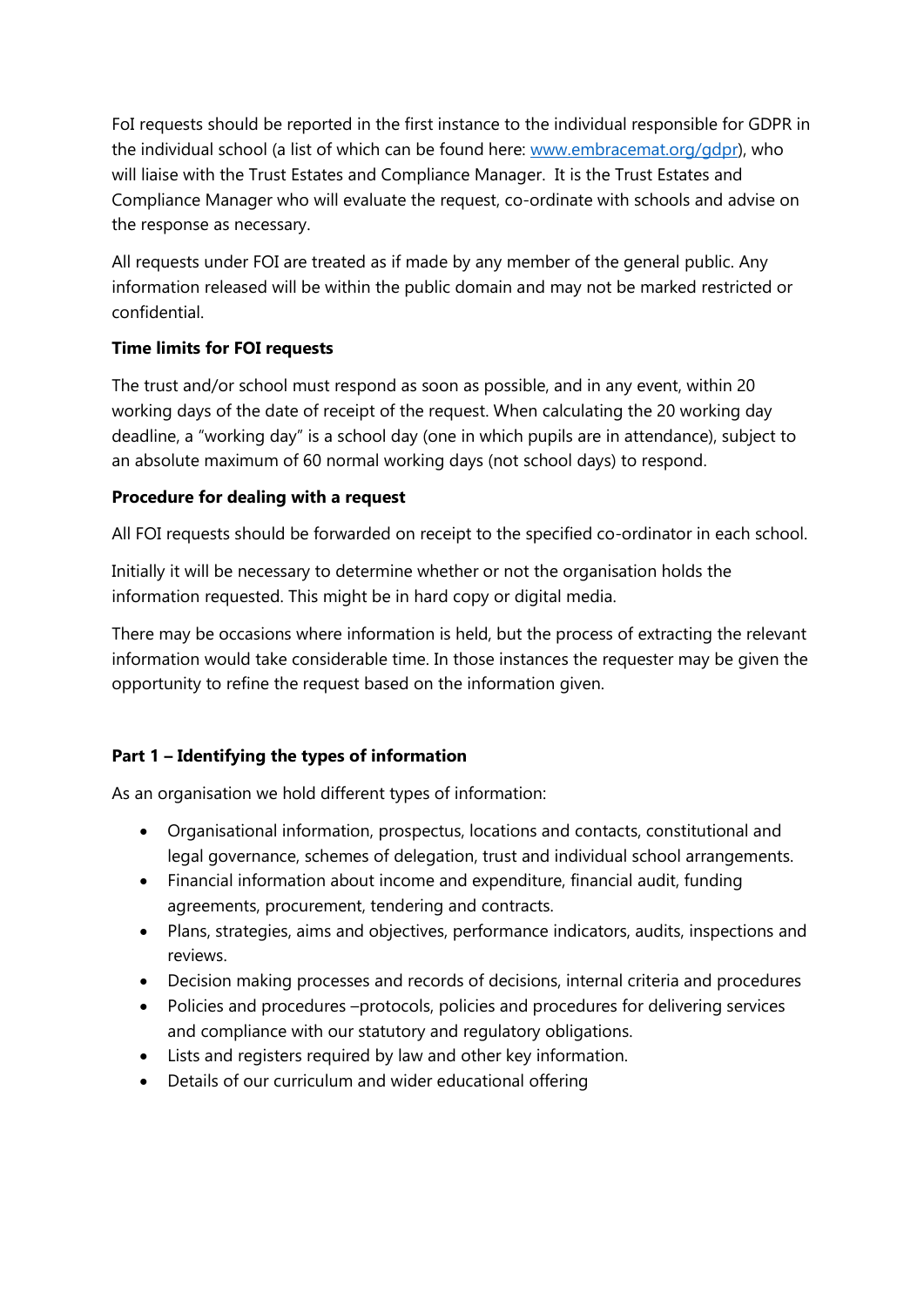## **Part 2 - Considering the nature of the request**

FOI requests will be fully complied with unless an exemption applies.

Common exemptions in the Freedom of Information Act 2000 include:

- Section 40 (1) the request is for the applicants personal data. This must be dealt with under the subject access regime in the UK GDPR, see the Data Protection Policy and Privacy Notices;
- Section 40 (2) compliance with the request would involve releasing third party personal data, and this would be in breach of the UK GDPR principles as set out in Data Protection Policy
- Section 41 information that has been sent to the Academy Trust (but not the Academy's own information) which is confidential;
- Section 21 information that is already publicly available, even if payment of a fee is required to access that information;
- Section 22 information that the Academy Trust intends to publish at a future date;
- Section 43 information that would prejudice the commercial interests of the Academy and / or a third party;
- Section 38 information that could prejudice the physical health, mental health or safety of an individual (this may apply particularly to safeguarding information);
- Section 31 information which may prejudice the effective detection and prevention of crime – such as the location of CCTV cameras;
- Section 36 information which, in the opinion of the chair of trustees of the Academy Trust, would prejudice the effective conduct of the Academy. There is a special form for this on the ICO's website to assist with the obtaining of the chair's opinion.

Information within these exemptions must be considered and weighed up about the general principal that information should be disclosed wherever applicable.

## **Part 3 - Responding to a request**

When responding to a request where it is necessary to withhold some or all of the information, we will explain why the information has been withheld, quoting the appropriate section number and explaining how the information requested fits within that exemption. If the public interest test has been applied, this will be set out.

In these circumstances the requester can seek a review form with the trust school, and correspondence should be addressed in the first instance to the CEO? Head? School Business Manager.

If anyone has any concerns, questions or complaints in relation to this policy or the publication scheme contained within it they should contact gdpr@embracemat.org